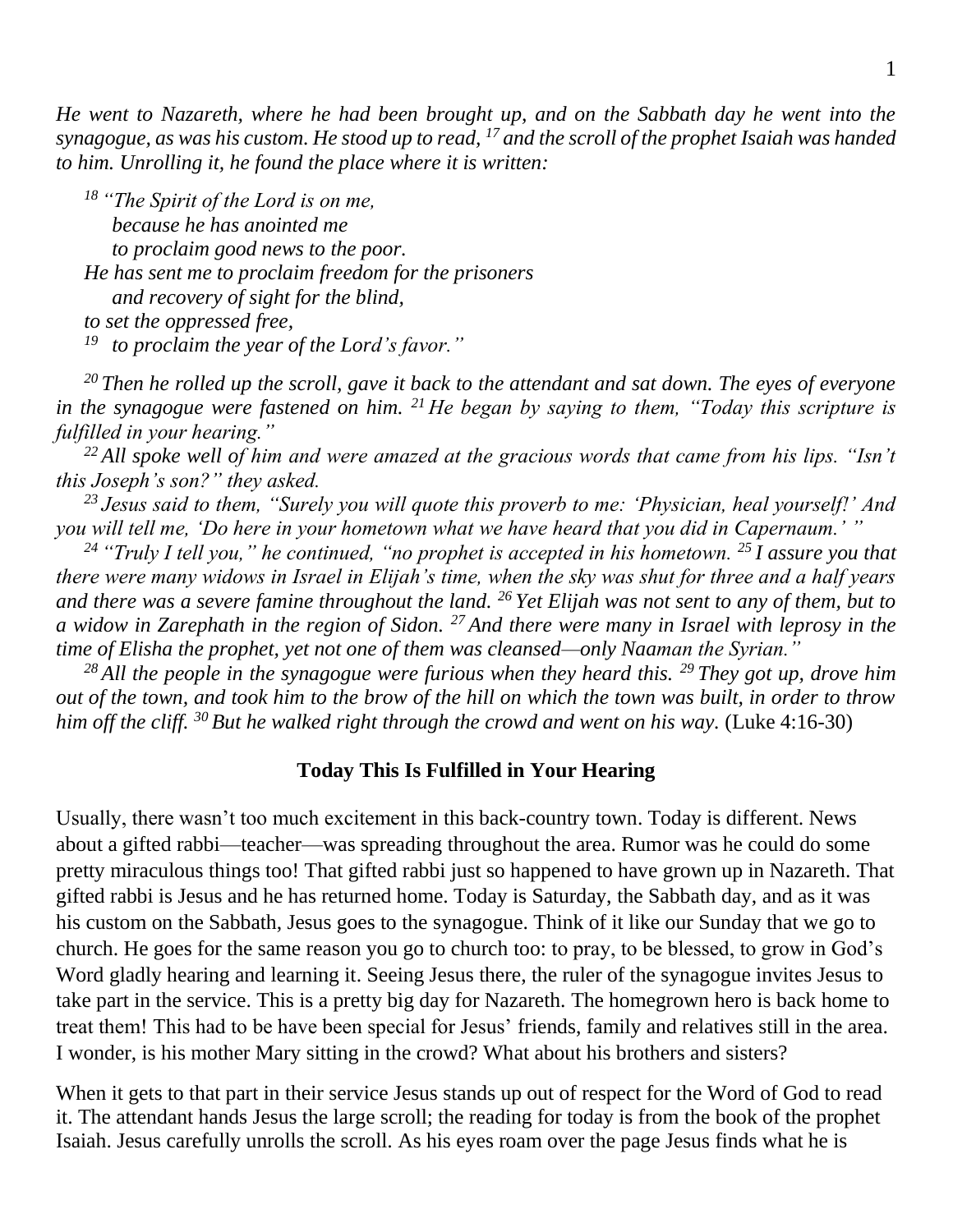looking for and reads, "**The Spirit of the Lord is on me, because he has anointed me to proclaim good news to the poor. He has sent me to proclaim freedom for the prisoners and recovery of sight for the blind, to set the oppressed free, to proclaim the year of the Lord's favor**," (v. 18-19). Then Jesus rolls up the scroll and hands it back the attendant who carefully puts the scroll away until next time. At this point every eye in the room stares down Jesus. You could hear a pin drop. What is he going to say? As was the custom for the teaching of the Word, Jesus sits and he speaks, "**Today this Scripture is fulfilled in your hearing**."

God's people had been waiting for this promise to be fulfilled for hundreds of years! And now, in their presence, Jesus says it is! A new age had come for God's people. There is actual hope for the hopeless. You who are run down and tired, burnt out and exhausted, here is good news. You who were held captive by sin's temptations, chained with guilt and shame, held fast by life's addictions, oppressed with fear over death and Satan, you are set free. You who were blindly following Satan's lies, lost among the empty promises of this world and your sinful flesh, he gives you sight to see. God's Chosen One, the Anointed, our Savior Jesus comes to proclaim the Lord's favor you have peace with God. He's the paid the debt and throws away your IOU. No need to worry what tomorrow will bring; God is now on your side. No need to worry about how this will all turn out; you have God's favor. You don't have to wait for it; you are in the year of the Lord's favor today. Today—not just in Jesus' day in Nazareth—today, now, this is fulfilled in your hearing. How can we not be amazed along with them?

But then something happens. This all sounds great; amazing. But, "**Is this not Joseph's son**?" The Nazarenes like what they hear but this is Jesus. I mean, they knew him. He helped Joseph make that table for mom's house, perhaps. She remembers how he was just so big going to school with her own kids. They know Jesus. They know Jesus' family. "Isn't this Joseph's son? We know you Jesus! You came from the same back-country town as we did." They cannot get around the fact that this Jesus is the one who is going to make it happen.

We know this feeling too. We hear the Word. We like what it says. But then something gets in the way. How often is it stopped before reaching your ears because you don't feel like being here today, you're having a hard time focusing and staying awake, other things have your attention and more things will need your attention later, other things—dare you admit—that you feel are more important. How many sermons die in the narthex? The good work that happens here is either forgotten or squashed before you even reach the church doors. Or is it the person sharing the Word that is getting in the way for you? "Is this not the pastor who isn't doing what I think he should be doing as a pastor? Is this not the pastor who just irks/bugs me in a certain way? Is this not the pastor who said something I just didn't agree with? Is this not the pastor who is still kind of young; surely he doesn't quite get it?" And the underlying theme: why should I listen to him?

Jesus already knows what they are going to say: "**Surely you will quote this proverb to me: 'Physician, heal yourself!' And you will tell me, 'Do here in your hometown what we have heard that you did in Capernaum,**" (v.23). Before they are willing to believe Jesus' claim, they will want some proof. The physician must be able to heal himself before other people are going to go to him to be healed. Jesus should do the same miraculous things they had been hearing about happening in the town of Capernaum. Once he does that, then we can start talking.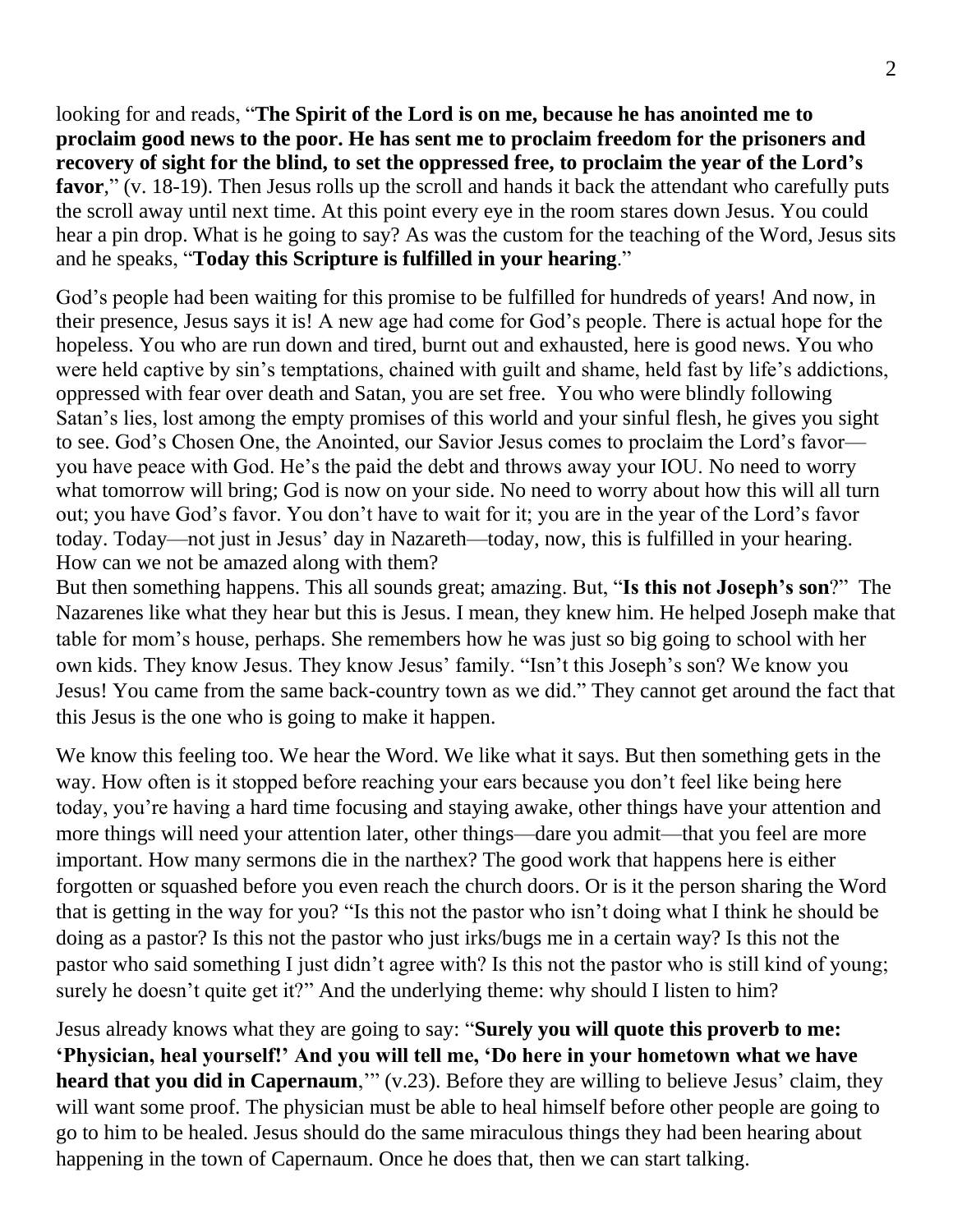Sounds easy enough, doesn't it? We might find ourselves wishing something similar. We want to see proof that the Word is actually working. We demand proof for why we should listen to God's Word and that it still applies to our lives today. The promises that God gives, the fulfillment that we see in the past aren't good enough. We demand to see proof today, with our own eyes, that he is going to do these things. We hear the Good News but want something more for why I should continually set aside time and grow in it. We want more than just the fact God's Word tells us so. You say this is fulfilled in our hearing today, Jesus, show us.

Sounds easy enough. Just do a couple of miracles Jesus. Do what they ask and you have them! You had them in the first half hanging from every syllable coming off your lips. They were amazed. You were so close! You can still save this one Jesus!

Instead, he presses forward: "**No prophet is welcome in his hometown**." Familiarity breeds contempt. Rejection to the messenger and God's Word—no matter how great, wonderful, and amazing it sounds—should come as no surprise. It's especially difficult in your hometown. It's nothing new. Jesus them reminds of some history. There were plenty of widows in Israel during the Prophet Elijah's time in the Old Testament when there wasn't any food in all the land. But that's not where God sent his prophet. There were plenty of lepers in Israel in the Prophet Elisha's day in the Old Testament. But they weren't the ones God healed. The Word of God wasn't good enough for the people in their day either. They rejected the Word and God's prophets to their own harm. The benefits were theirs to receive but they did not listen and believe so God's grace is showered upon outsiders. Not God's Chosen People Israel; the non-Jews, the Gentiles.

Jesus is warning the Nazarenes: You are no different than your unbelieving ancestors. If you fail to listen, to repent and turn from your sin, if you continue to not believe, God will take his gifts from you and give them to someone who will appreciate it.

They've heard enough. "How dare he? How could he call us unbelievers? How could he compare us to them?" They weren't going to let this carpenter's son say such things to them! The once docile and quiet crowd turns into ugly, pure, unadulterated rage. It's not hard to imagine a mob of screaming, angry people, pushing and shoving each other pushing and shoving Jesus out of town to the edge of the cliff. No need for a trial. They all heard it. Shove him over the edge. This man must die!

That escalated quickly! But then think about how you respond when the mirror of God's Law shows you your sin. How do you respond when there's talk of money in the church? How do respond when the Word shows your priorities to be sinful? How do you respond when it reveals an attitude, how you talk about, how you treat other groups of people that does not love her neighbor? How do you respond when God's Word reveals a heart that is not trusting him but demanding proof while doubting his good will and promises? Do you get angry? Or do you not care? Do you try to push the Word off the cliff of your mind picking and choosing what you want to hear? Does it go in one ear, out the other, hoping it will just fall off the proverbial cliff while you continue ignoring it.